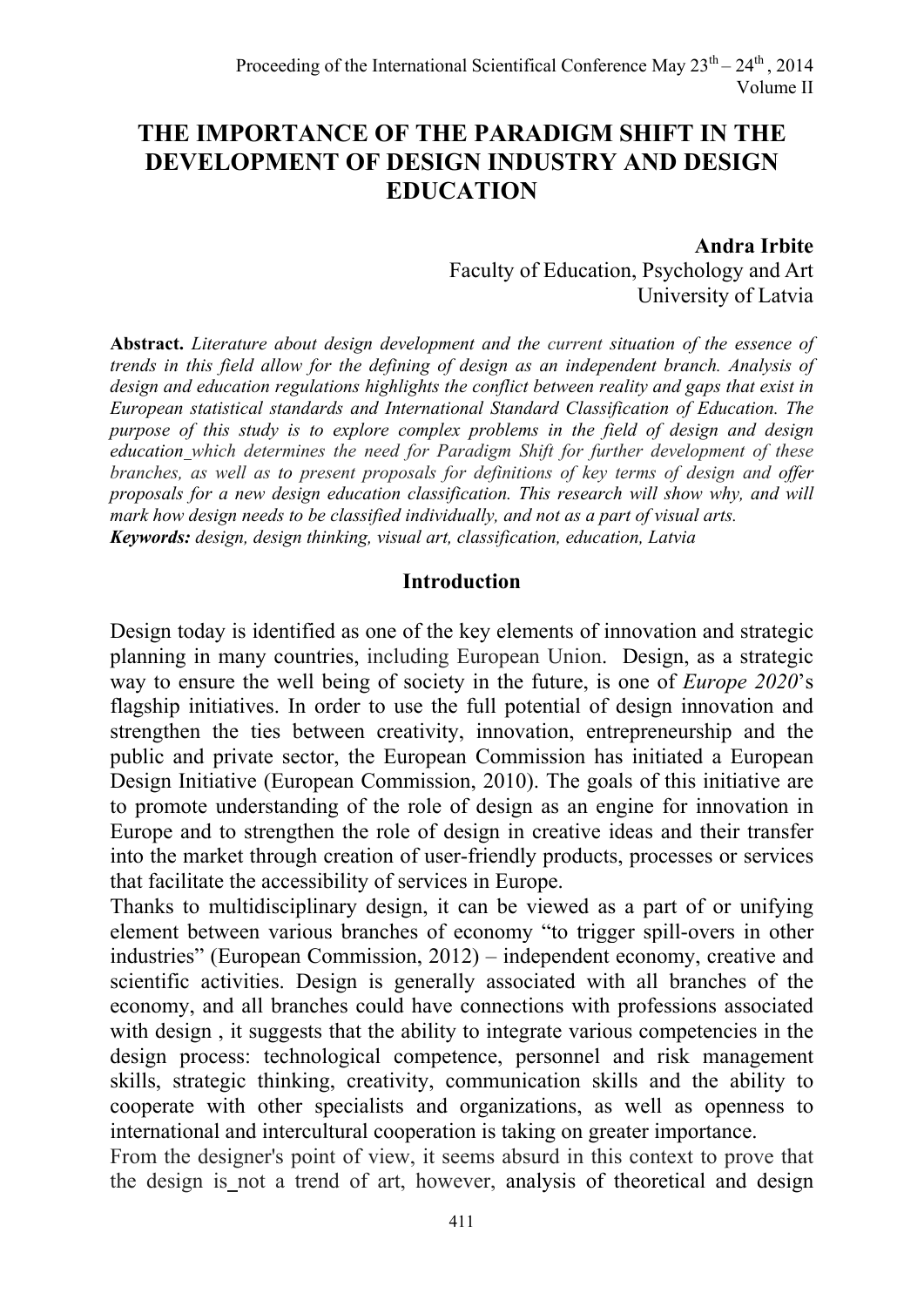literature, as well as current regulations, reveals a dichotomy between reality and the legacy of the past. The need to find the basis of this perception is clearly indicated in the European Framework for Cultural Statistics (Bina, *et al.*, 2012) in which design is still classified in the Visual Art category, and the International Standard Classification of Education (ISCED), incorporating several organizations that are part of the European Statistical System, in which design is still classified as visual arts education.

Is there an objective need to consider design as a visual art to continue and if so, what are the consequences?

According to previous studies, the lack of data is a challenge to prove the investment of the design industry in the economy. Problems have been identified also in the development of design education. It seems that the design is invisible in statistical systems (European Design Leadership Board, 2012; Design Commission, 2011), as well as an interdisciplinary design program are invisible in the ISCED classifier.

The purpose of this study is to explore complex problems in the field of design and design education which determines the need for Paradigm Shift for further development of these branches, as well as to present proposals for definitions of key terms of design and offer proposals for a new design education classification

# **Methodology**

1. Analysis of theoretical literature, associated design literature and documents was carried out in order to clarify the definitions of concepts and explanations of terms related to design using content analysis methods.

2. Theoretical literature was analyzed to prove the necessity for a paradigm shift for the further development of design and design education.

3. Definitions and explanations of design and design thinking are offered for discussion.

Data analysis in the second and third parts of study included grounded theory methods (Cropley, 2002; Glaser, 2002; Bryman and Burgess, 1994) (Table 1).

4. Positive examples, as well as possible solutions in design education were identified and marked in UNESCO documents about associated design education in the fourth and fifth parts of the research.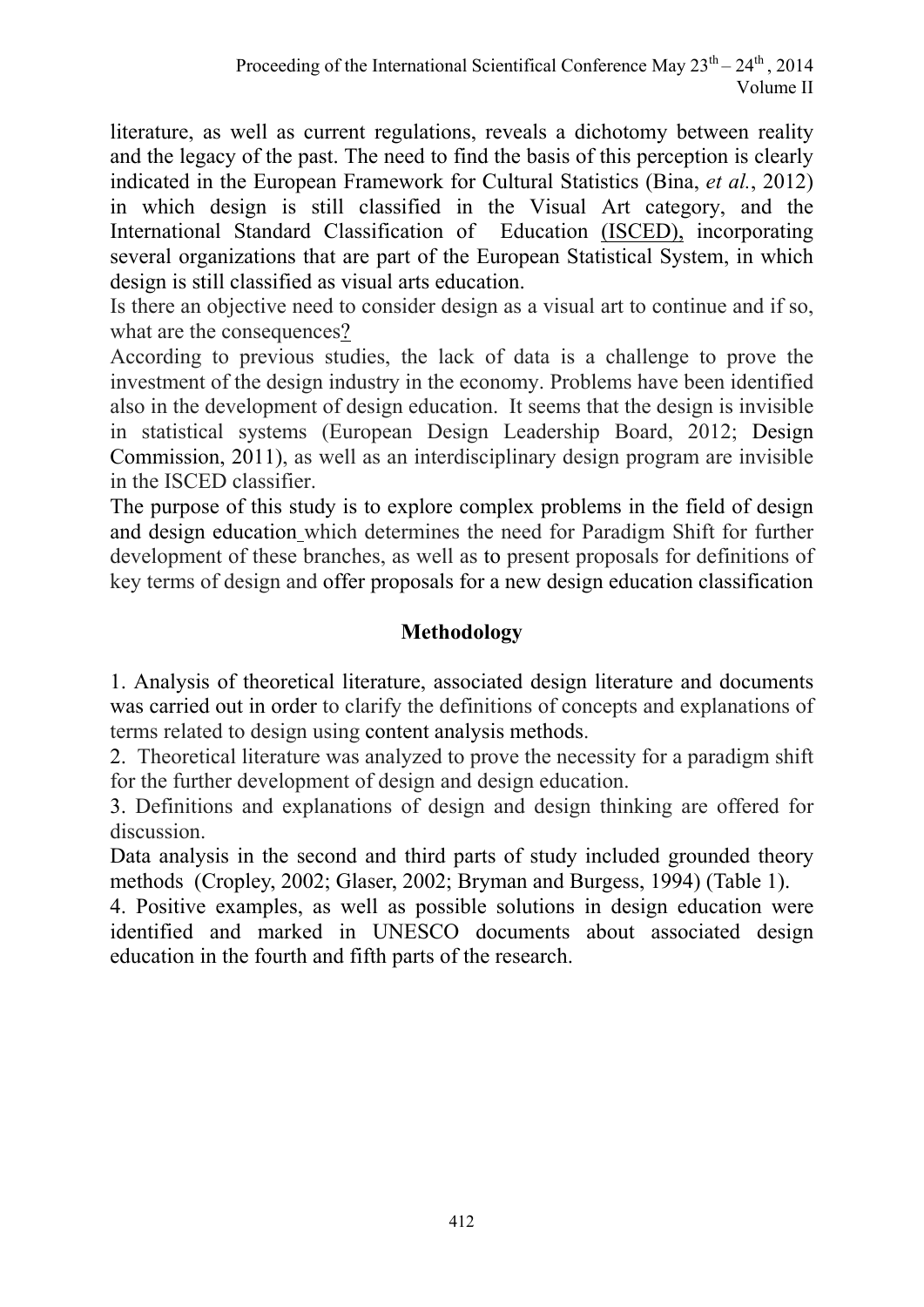Table 1

| Categories                 | <b>Selective Coding</b>                                            | Theoretical coding                |  |  |  |  |  |
|----------------------------|--------------------------------------------------------------------|-----------------------------------|--|--|--|--|--|
| Design:                    | Artefact: System, Restrictions                                     | Technical<br>and<br>ergonomic     |  |  |  |  |  |
| Definitions                | Conditions, Usability, Creativity,                                 | of<br>object,<br>parameters<br>an |  |  |  |  |  |
|                            | Innovation                                                         | aesthetics                        |  |  |  |  |  |
|                            |                                                                    | Tangible                          |  |  |  |  |  |
|                            | Process, Strategy: Restrictions,                                   | Creation of a product or service: |  |  |  |  |  |
|                            | Conditions, Innovation,                                            | problem solving, design thinking, |  |  |  |  |  |
|                            | Systems, Creativity                                                | systemic thinking,                |  |  |  |  |  |
|                            |                                                                    | people-centred approach, ethics,  |  |  |  |  |  |
|                            |                                                                    | imagination, intuition            |  |  |  |  |  |
|                            |                                                                    | <b>Intangible</b>                 |  |  |  |  |  |
| Design:<br>Art,            | Thematic structure                                                 | Design $-$ a trend in art         |  |  |  |  |  |
| <b>Statistical Systems</b> |                                                                    |                                   |  |  |  |  |  |
| (ESS net – culture)        |                                                                    |                                   |  |  |  |  |  |
| Design:<br>Art,            | Fields of education and training<br>Design as visual art education |                                   |  |  |  |  |  |
| education (ICSED)          | <b>Education</b> programs                                          |                                   |  |  |  |  |  |
| Design practice            | Co-design                                                          | Design process                    |  |  |  |  |  |
|                            | Third Generation design                                            | Co-creation                       |  |  |  |  |  |
|                            |                                                                    | Designer                          |  |  |  |  |  |
|                            |                                                                    | Stakeholder                       |  |  |  |  |  |
| Design education           | <b>Traditional skills</b>                                          | Interdisciplinarity               |  |  |  |  |  |
|                            | problem<br>Perspective<br>on                                       | Design science                    |  |  |  |  |  |
|                            | identification and solving                                         |                                   |  |  |  |  |  |
| Paradigm                   | Paradigm shift                                                     | New mental model                  |  |  |  |  |  |

#### **Data coding**

#### **Design and Design thinking**

"Although design is often interpreted as art with a reference to common features in the process of creating both art and design work, design is to be considered an independent branch" (Irbite, 2013a, Irbite, 2013b). It has not lost the link with art, but its borders have widened. Design has changed over the centuries to become multi-disciplinary through the merging of individual design fields, as well through the division of basic disciplines into several branches that are connected to new theories, technologies and societal needs. New design fields, such as Service Design, Strategic Design is connected to the immaterial – systems, processes, attitudes, experience and relationships.

In this context, design is a 'complex societal activity' (Hardt, 2006) and as the term, designating that activity and its results, has many definitions and explanations. It is used both as a noun that describes the technical parameters of an object and its esthetic form in a concrete setting and as a verb that describes the process of creating a product or service (Commission of European communities, 2009; Design 2020; Vision Committee, 2011; International Council of Societies of Industrial Design, Dancing Water, 2009).

Today design is also defined as a strategy (European Design Leadership Board,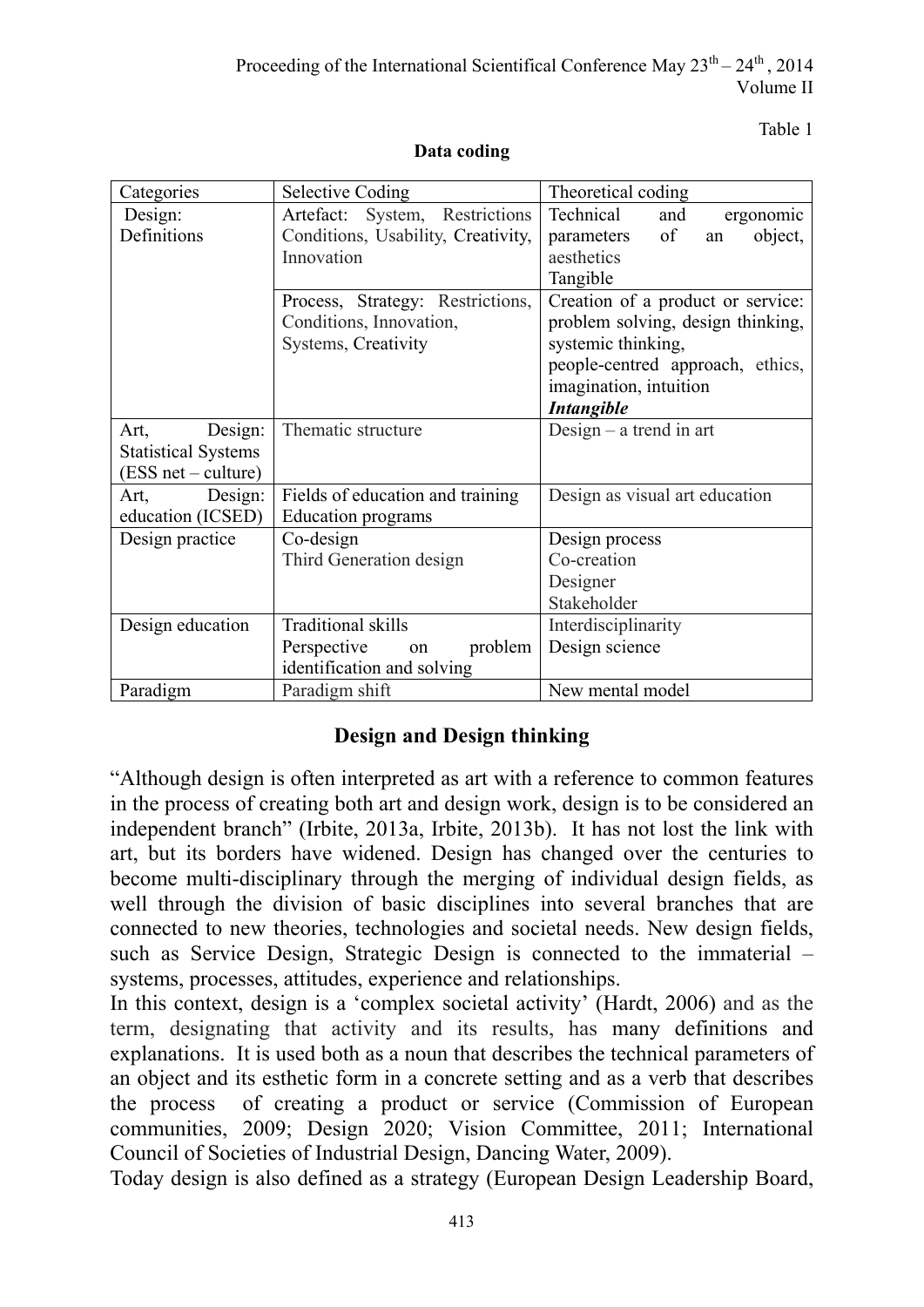2012; Brown, 2005; Guellerin, 2001) for reaching a goal that is defined by the project's parameters and processes, as a driver for people-centred innovation (Commission of European communities, 2009; Myerson, 2009; Design Leadership Board, 2012) and as an integrated approach to complicated and poorly-formed problem solving (Rittel and Webber, 1973; Visser, 2010; Buchanan,  $1992$ ) – a way of thinking or design thinking.

The term 'design thinking' does not have a single, generally accepted definition. Various authors (Brown, 2008; Martin, 2009) offer explanations and interpretations of the term.

As Haasi and Laakslo (2011) concluded in their study, three main accounts are identified: design thinking as a cognitive style, as a general theory of design, and as a resource for organizations.

It follows that extending the boundaries of design branch makes it necessary to expand the concept of the design, but it is important from time to time define and explain more precisely the basic concepts and terms. This is particularly important in design education.

# **Paradigms, design and design education**

Many countries have developed national design policies, strategies and visions (Design Council, 2012; DesignSingapore Council *et al.*, 2009; The Danish Government, 2007) to encourage excellence in design as the main factor of competitiveness. One of the goals in any design strategy is the supplementation of that branch of education.

Despite the wide possibilities of design industry, problems are identified also in design education. As indicated in the reseach "Mapping of International Design" Policies and Strategies for leading design schools and research institutions" (Quartz+Co *at al*, 2011), most of design schools in this analysis are focusing on traditional design disciplines, such as industrial design, fashion, advertising, interior design, etc. Such a situation can be observed also in Latvian design education. Although design education has become more interdisciplinary "…it is mature the need for a new kind of designers, one that has traditional skills and yet a much broader perspective on problem identification and solving" (Quartz+Co *et al.*, 2011).

Where is the problem? On the one hand, the design industry has reached a new level of maturity and the need for a new type of designers to implement national industrial policies, and the design objectives have been established. On the other hand, design is invisible in statistical systems, is classified as a form of art and design education is developing slowly. These facts indicate that the problem is not only the lack of social understanding which is often limited by stereotypes and personal experience. The establishment of both statistical and educational system is a collective work, in which relevant industry professionals with a corresponding education have been involved. Today developing autonomous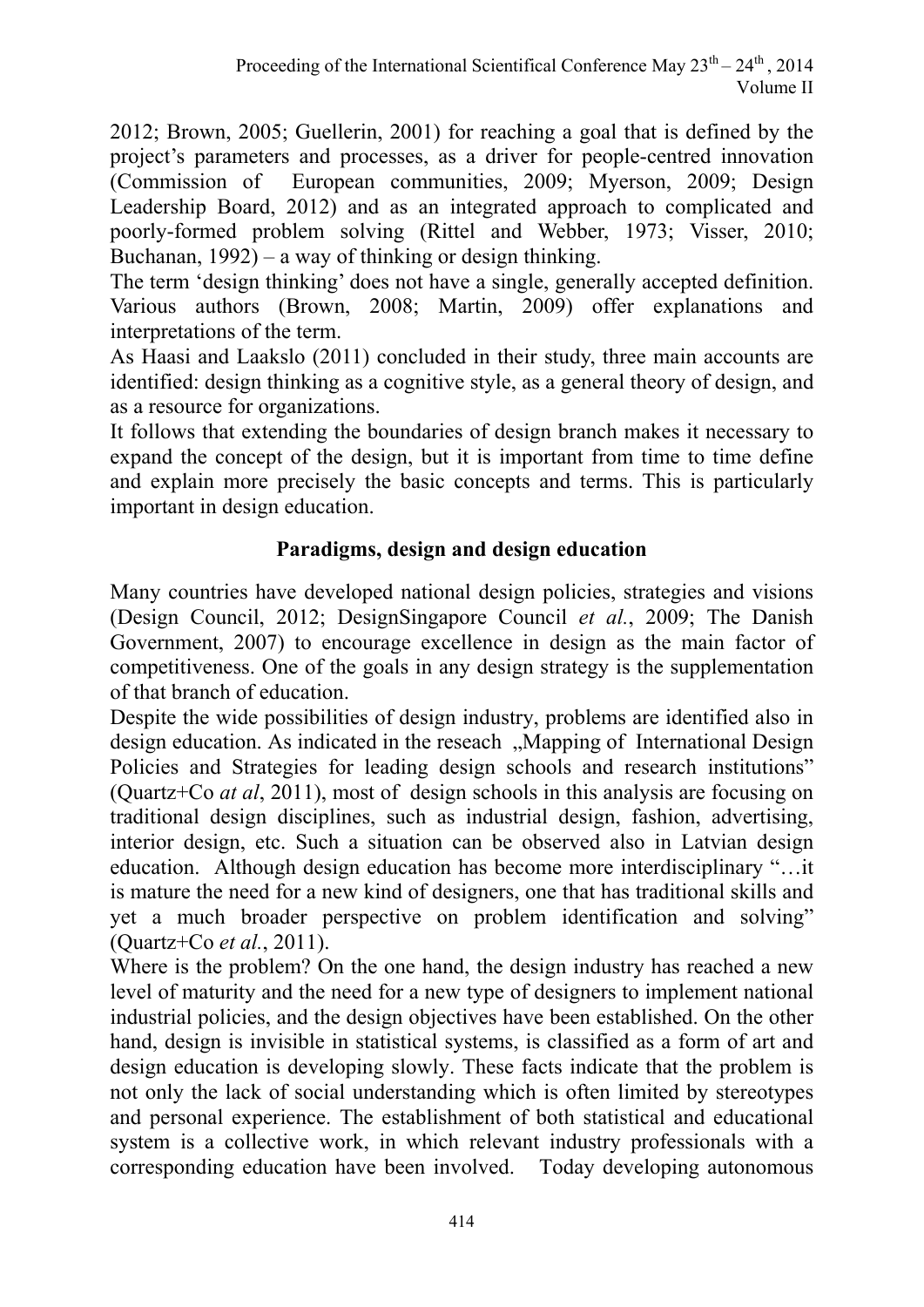fields of science and professional practice are promoting the accumulation of knowledge and thus forming more and more new values and facts. However, it facilitates the fragmentation of knowledge. The number of branches has increased and they have lost the connection between them, resulting in common problems.

According to Mathijs and Mosselmans (1999), human intellectual activity begins an investigation of the object, which is embedded in specific institutions and tied together with a leading "paradigm.

Khun defined a paradigm as universally recognized scientific achievements that, for a time, provide model problems and solutions for a community of practitioners (Kuhn, 1962 a). In a "normal science" (Khun, 1962 a) research is firmly "based upon one or more past scientific achievements, achievements that some particular scientific community acknowledges for a time as supplying the foundation for its further practice" (Kuhn, 1962a). In other words, paradigms are self-sustaining cultures or belief systems and are interconnected with the other major paradigms (Metadesigners Open Network, 2013).

And in this regard, it is the paradigm of design as the part of visual arts that creates a series of consequential problems: determining the impact of design on economy (European Design Leadership Board, 2012; Design Commission, 2011), as well as in the development of design education. This paradigm may be due to the paradigm of Liberal arts.

Non-compliance with the existing paradigm or 'anomaly' "appears only against the background provided by the paradigm. The more precise and far-reaching that paradigm is, the more sensitive an indicator it provides of anomaly and hence of an occasion for paradigm change" (Kuhn, 1962b).

History of science suggests that from time to time paradigms or collective mental models are barriers for development. Paradigm shift is nothing more than a change from one way of thinking or conceptual framework to another. Designers are referred to as agents of change because the strategic importance of design is not only to solve problems but also to identify them. Design paradigms are no longer relevant only to design solutions or design problem solving in the traditional fields of design. Design thinking, which should become more systemic, makes a paradigm shift possible.

I believe that the paradigm shift from design as a trend in art to design as an independent branch and field of science will not only establish its status de facto, but also will contribute to the growth of design industry and the development of design education.

However, as recognized by Mathijs and Mosselmans **(**1999), the problem can be stated as follows: a discussion within an institution is not fruitful, since the role of creativity diminishes. "Discussion without any form of institution is impossible, since everyone stays on his postmodern island. We should dissolve the boundaries between institution and discussion. The discussion itself should be the institution" (Mathijs and Mosselmans, 1999).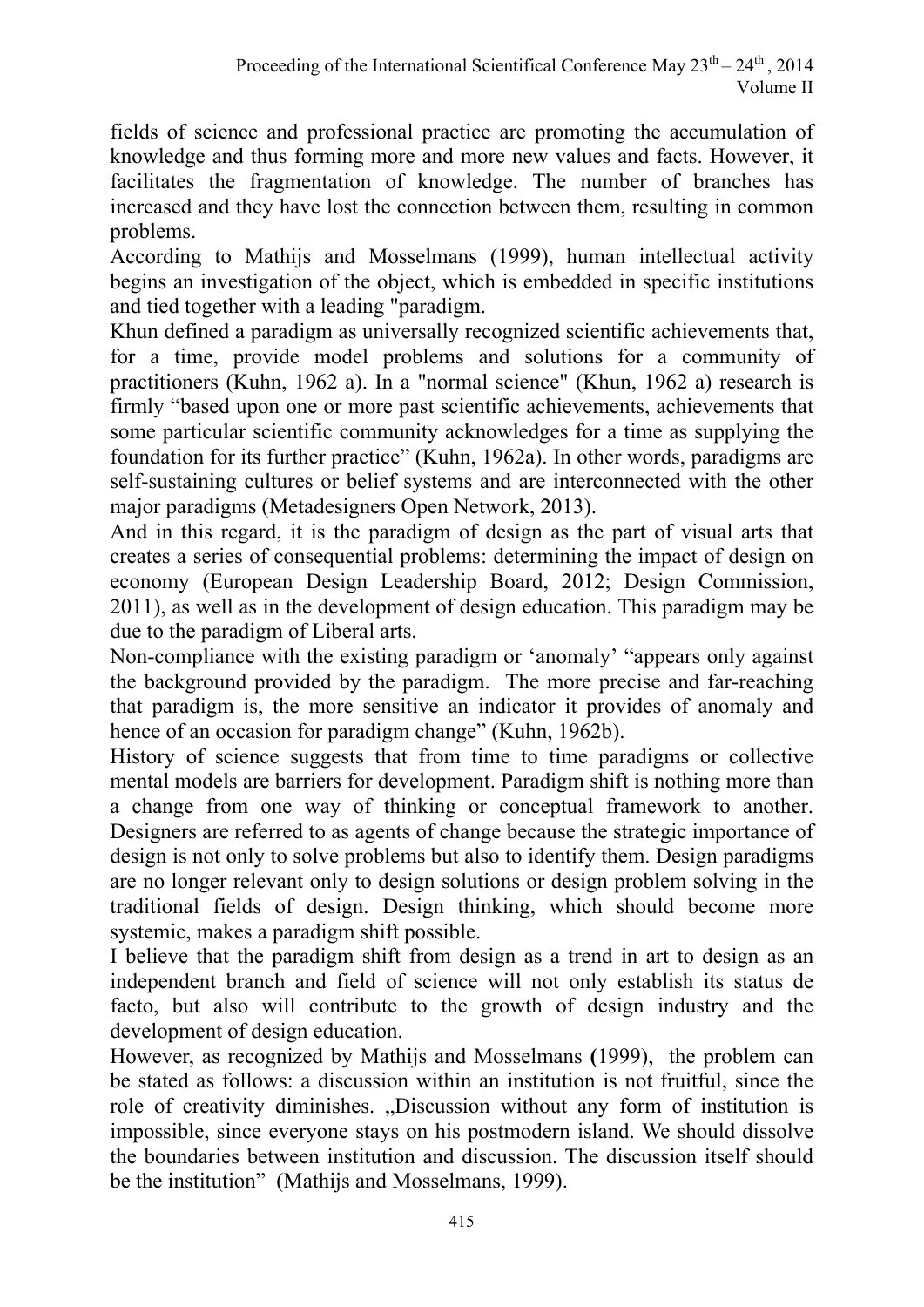#### **Discussion**

# Definitions of basic terms

1. It is important to formulate what design is today, not only for individual areas of design or in strategy document development, but in the context of the real activities and needs in the context of the whole industry, in particular, for design education. There are different opinions on what 'third generation design' is from perspective of systems thinking, from which it follows that stakeholders are designers (Pourdehnad *et al*; Goetzke, 2010; Jackson, 2003).

The author of this article believes that the design community, regardless of the field in design, should stick to common understanding about the meaning and usage of these terms: what is design; and who is designer – anyone who tries to change something for the better or, however, a person with appropriate design education?

 I agree with Wand (2009) that clear definitions of key terms can help the development of a cumulative body of research and support the analysis of empirical results and integration of theories.

2. Design thinking has become a paradigm that is considered to be useful in solving many problems, especially, in business and strategic management. However, the expansion of understanding of design thinking is important also for designers, design theorists and researchers, as well as in the design of the educational process and content creation. As Kimbell (2011) notes, "Design thinking does, however, remain undertheorized and understudied; indeed, the critical rethinking of design thinking has only just begun".

# *The role of Paradigm shift in Design education*

As has been proven in previous studies, design is not a trend of art, so design education is not the same as art of education. However, analysis of the International Standard Classification of Education (UNESCO Institute for Statistics, 2013) and the Standard Classification of Education: Fields of Education and Training 2013 indicate that design education is classified as art education. Design includes Broad field 02 Arts and humanities, Narrow field 021 Arts and Detailed fields: 0211 Audio-visual techniques and media production; 0212 Fashion, interior and industrial design; 0213 Fine arts; 0214 Handicrafts; 0215 Music and performing arts; and 0218 Inter-disciplinary programs and qualifications involving arts.

This leads to the question whether "art" should be understood as a liberal art and should design education be classified as a liberal arts education? Today, design schools around the world offer interdisciplinary study programs, such as Business Design (Domus Academy), Strategic Product Design (Delft University of Technology), Strategic Design (Brunel University) and Design Management (Aalto University) that cannot be attributed to the visual arts. Even if design schools offer art as a part of their traditional design course, such as Industrial Design, Graphic Design and Interior Design, they are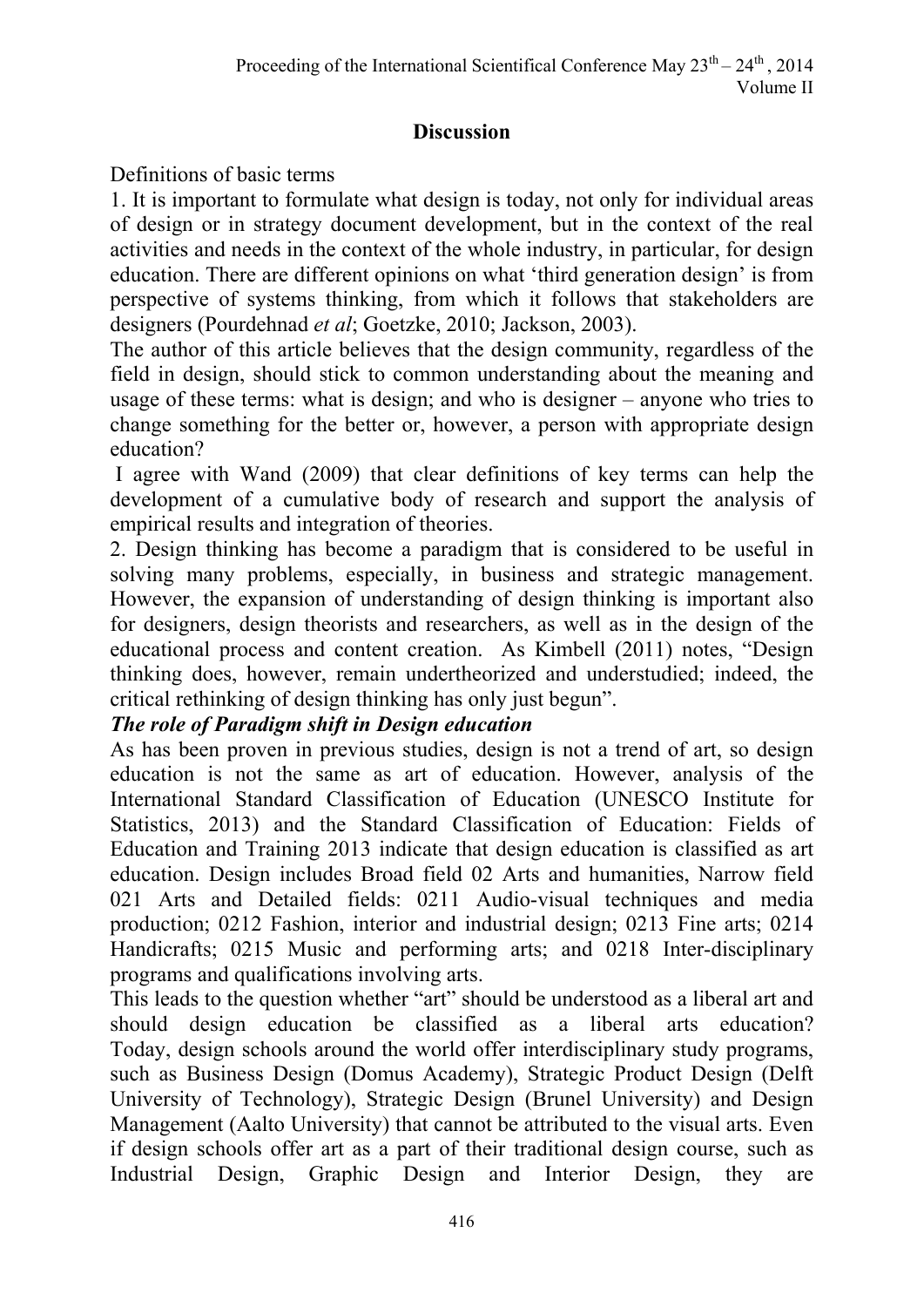interdisciplinary, nevertheless. Professional competencies in the design field may fulfill requirements for programs that are formulated as 'Inter-disciplinary programs and qualifications', but design education cannot be grounded on the acquisition of visual arts courses.

#### **Results**

*Design, designer, co- design and design thinking: definitions and explanations*  Based on the analysis of theoretical literature, associated design literature and documents which was carried out to summarize concepts of basic of terms related to the design, the author of the article offers her definitions and explanations for discussion.

1. Design. With regard to evolution of the design and its wide application possibilities in different sectors of the economy, I offer the following definition of design.

Design is a professional and creative activity which is based on the aesthetic and/or ethical values and includes tangible and intangible values. It involves planning and developing of objects, processes and systems in a particular environment, which is based on economic, technological, physical, psychological, social, cultural, political and environmental factor research and their final outcome (Irbite, 2013c).

2. Designer. It follows that designer is a person with an appropriate design education and qualifications.

3. Co-design. In the process of working with stakeholders and professionals from other fields, it is necessary to develop a shared mental model (Jones *et al*, 2011; Ozesmi *et al.*, 2004; Morgan *et al.,* 2002; Langan-Fox *et al.*, 2001) to provide a mechanism by which new information is filtered, stored and used to reach common goals. It is not the same as design process. It is the process of cocreation, definition of project development criteria or the research process where appropriate methods are used to define them. In this process a designer is the designer, a PR professional is the PR professional, a user is the stakeholder, a manager is the manager and so on. It is not co-design, but co-work or cocreation.

Hassi and Laakso (2011) conclude: "The concept of design thinking as described in literature is not something that can be learned "from the books" or from abstract representations, but rather requires practicing it".

I believe that stakeholders could be considered as design thinkers.

4. Design thinking. Any of the of design fields is associated with several economic sectors and areas of science. Therefore I define Design Thinking as an analytical, critical, systemic and innovative approach to individual and society problem solving, where scientific methods and tools are used. Innovation in this context must be understood as a deliberate application of information, imagination and intuition to create positive changes taking account of the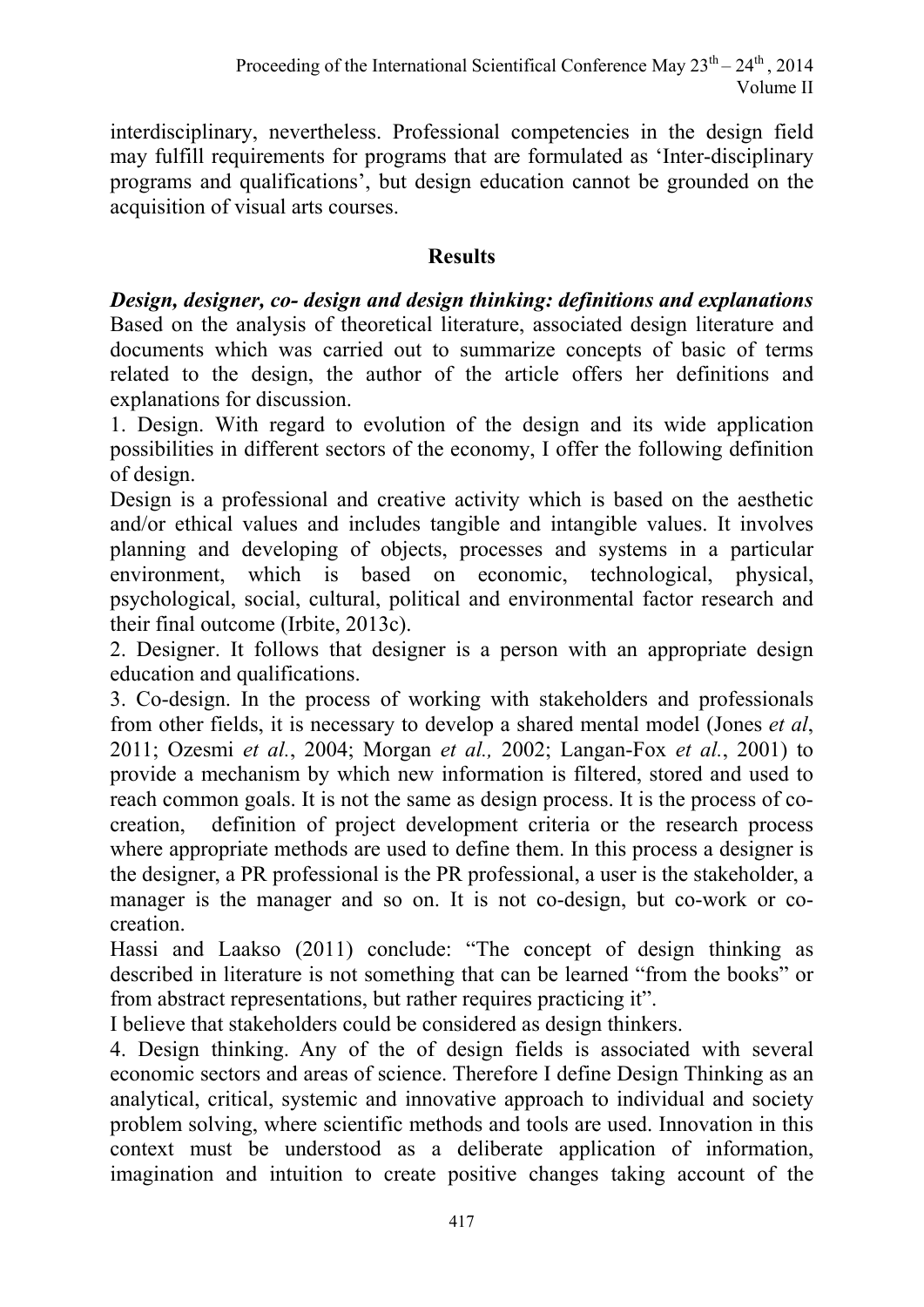constraints.

Design thinking is an integral part of design or a strategic process. Final outcome is a process quality indicator.

#### **ISCED and Design education**

It is difficult to incorporate design education in one of the Broad fields categories by tying it to a defined branch or economic activity. A possible solution may be to add the term 'Design' to 'Arts and Humanities'. In this case, it would be possible to incorporate design specialties into the Detailed Field. However, design is not affiliated with the humanities alone.

ISCED defines an education program as a coherent set or sequence of educational activities or communication designed and organized to achieve predetermined learning objectives or accomplish a specific set of educational tasks over a sustained period (UNESCO Institute for Statistics, 2011). Therefore, if a design program is considered to be a baseline to ensure desired long-term outcomes, the time has come to adjust thematic branch classifications to current reality.

By creating a new Broad field Design category, it would be possible to include both professional and academic education programs in the Narrow field.

According to Stolterman, "Design research conducted according to strict scientific procedures can produce highly valuable knowledge for practicing designers" (Stolterman, 2008). The term 'Design Science' (Fuller, 1992; Friedman, 2006; Ben-Eli, 2007; Holinen, 2012) used today, characterizes all aspects of modern design as a scientific activity, as a body of knowledge that includes knowledge of natural and artificial systems, knowledge and methods to create the artificial objects and systems and to design research.

#### **Latvian experience**

Latvia is a relative newcomer to the design arena, even though the country has stable design school traditions that are nurtured and improved. In the development of the design strategy *Radošā Latvija* [*Creative Latvia*] were included representatives of the Latvian Cultural Alliance, Latvian Designer Association (LDS), Ministries of Culture and Economics, Chambers of Commerce and Trade and institutes of higher education. A new trend is the LDS work group's initiative to make changes in Latvian education and ISCED classifiers. LDS' strategic partners are administrators of and teachers at professional schools and higher education design programs, who support this initiative. Other foreign partners – designers and university representatives – have also expressed positive feedback about this initiative.

The LDS plan to continue to cooperate with other European professional associations, university representatives, researchers and designer, requesting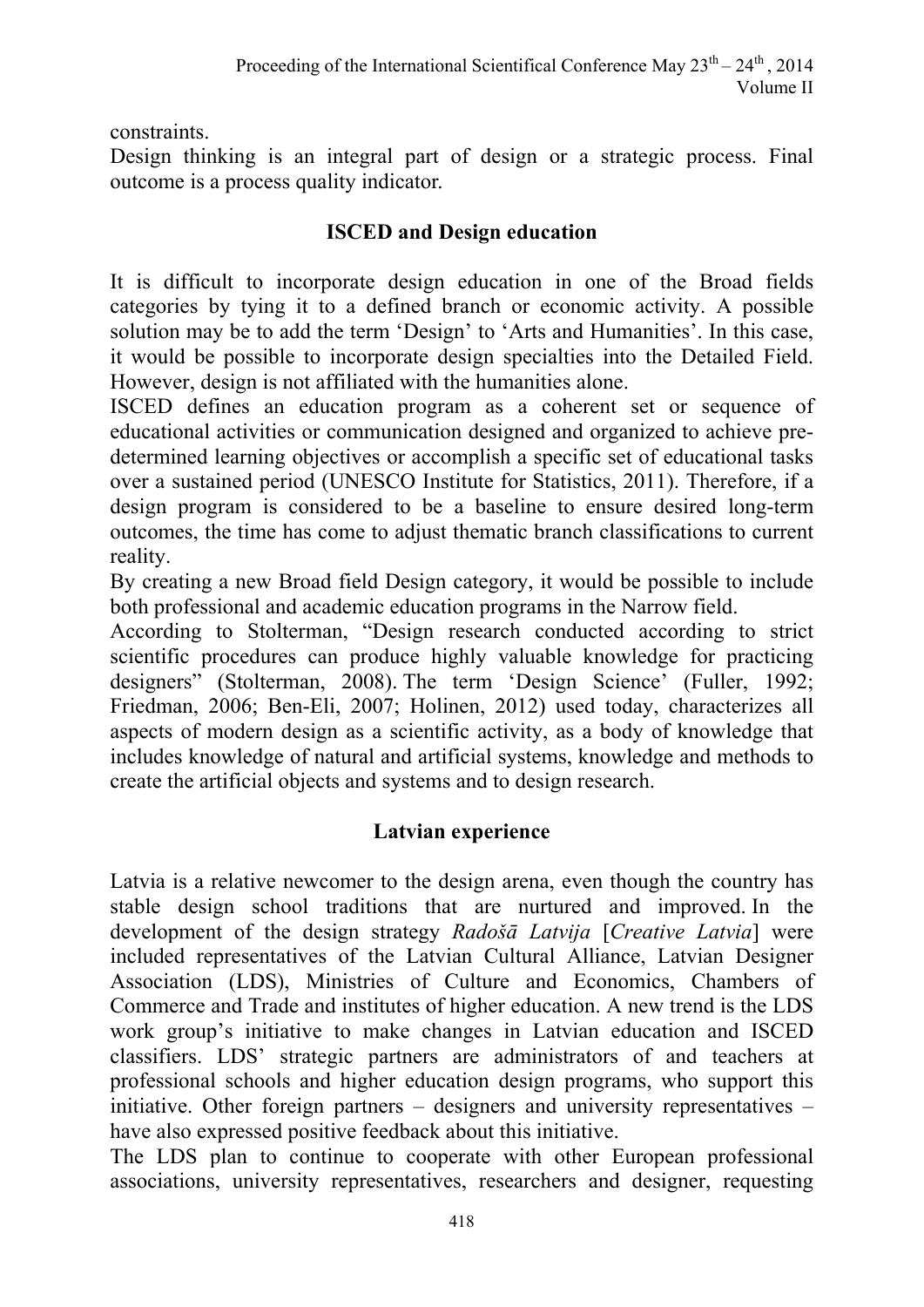them to express their opinions and mutually find solutions to the questions: Is design in the  $21<sup>st</sup>$  century a visual art, or has the time come to view design as design?

# **Conclusions**

- 1. Discussion among design professionals and design thinkers about the use of key terms would be necessary in the future.
- 2. The paradigm shift from design as a part of visual arts to design as an independent field is necessary for further development of the industry.
- 3. The admonition that design is classified as a visual art, as reflected in EU and UNESCO documents and classification systems, is out of date.
- 4. It is necessary to make changes in statistical systems, such as ESSnet culture, as well as in ISCED classification for fields of education and training, by identifying design as a separate category for three reasons:
	- i. it could change the public's understanding of the role of design in the economic processes;
	- ii. competitive design can created by a competitive designer; the changes in education classifiers could promote design education and research, as well as a more responsible attitude to curriculum development in educational institutions and more serious personal attitudes of students towards their career building;
	- iii. these complex activities could contribute to qualitative growth of the design industry.
- 5. As Latvia's example shows, cooperation between professional creative organizations, cultural and state institutions, as well as business and higher education institutions can encourage and help initiate the positioning of design as an independent field in the education system.

# **References**

- 1. Ben-Eli, M. (2007). *Design Science: A Framework for Change*, available at: http://www.u.arizona.edu/~shunter/Design\_Science\_Framework.pdf (accessed: 17.02.2014)
- 2. Bina, V., Chantepie, P., Deroin V., Frank, G., Kommel, K., Kotynek, J., Robines, J. (2012). *European Statistical System Network on Culture, Final Report*, pp.43- 44, 55, available at: http://ec.europa.eu/culture/our-policy-development/documents/ess-netreport-oct2012.pdf (accessed: 17.02.2014)
- 3. Brown, T. (2008). *Definitions of design thinking,* available at: http://designthinking. ideo.com/?p=49 (accessed: 17.02.2014)
- 4. Brown, T. (2005). *Strategy by Design, available* at: http://www.fastcompany.com/ (accessed: 17.02.2014)
- 5. Buchanan, R. (1992). *Wicked Problems in Design Thinking*, Design Issues, Volume 8, No. 2, pp. 5-21, available at: http://www.jstor.org/discover/10.2307/1511637?uid=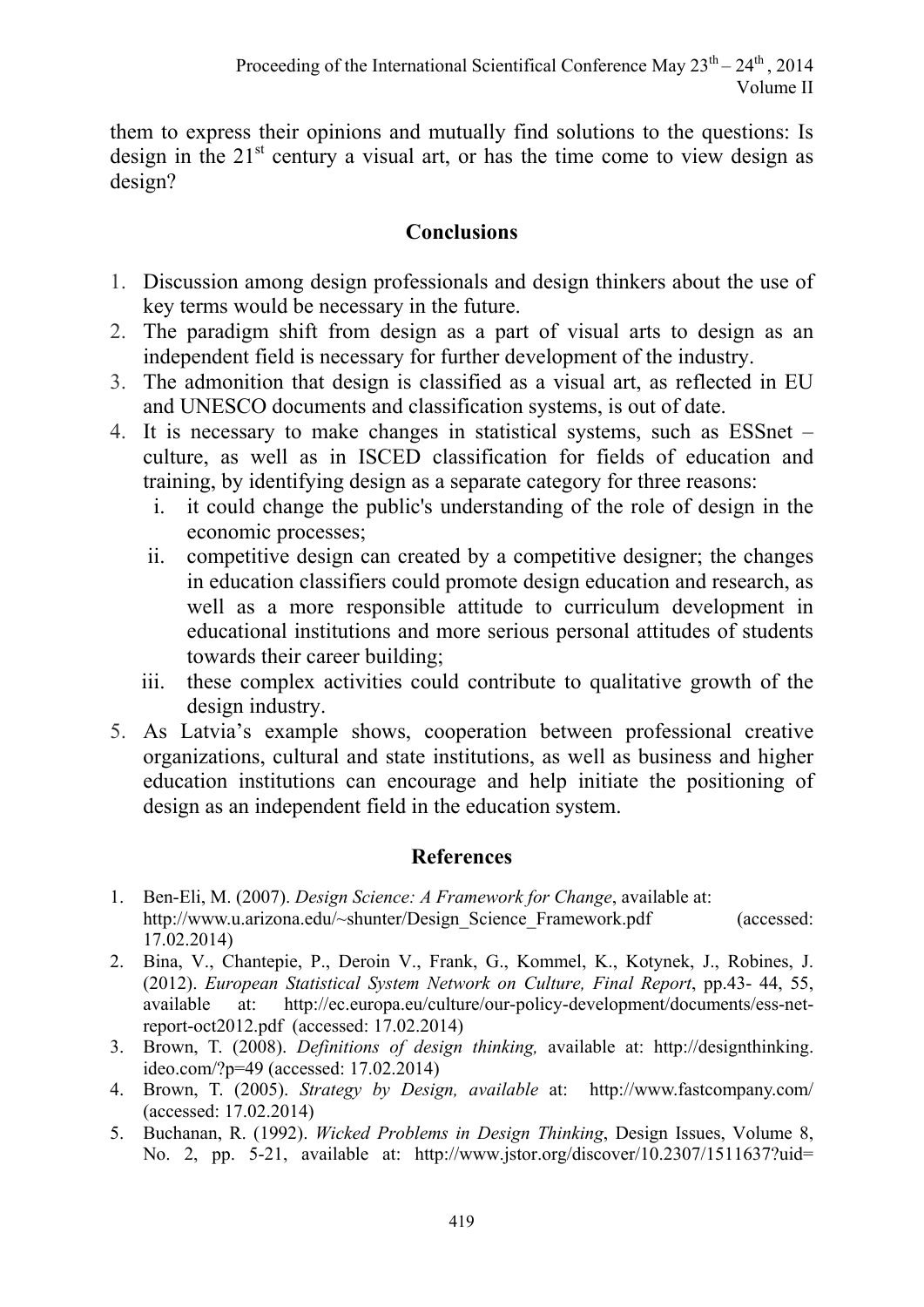17.02.2014)

3738496&uid=2134&uid=2&uid=70&ui d=4&sid=21102098883887 (accessed:

- 6. Bryman, A. and Burgess, R.G. (1994). Developments in qualitative data analysis: an introduction", in Bryman, A. and Burgess, R.G. (Eds.), *Analyzing qualitative data*, Routledge, Abingdon, UK, pp. 3-6
- 7. Commission of European communities (2009*). Design as a driver of user-centred innovation*, pp.9,58, available at: http://ec.europa.eu/enterprise/policies/ innovation/files/design\_swd\_sec501\_en.pdf (accessed: 17.02.2014)
- 8. Cropley, A. (2002). *Qualitative research methods*. Riga, Zinātne.
- 9. Dancing Water (2009). *27 design definitions*, available at: http://dancingwater.eu/ 2009/27-design-definitions/ (accessed: 17.02.2014)
- 10. Design Commission (2011). *Restarting Britain: Design Education and Growth*, pp. 48- 49, available at: http://designmuseum.org/media/item/79241/4288/Design-Commission-Restarting-Britain-Design-Education-and-Growth.pdf (accessed: 17.02.2014)
- 11. Design Council (2008). *Measuring return on investment in design (ROI)*, available at: http://www.designcouncil.org.uk/our-work/Insight/Research/How-businesses-usedesign/Design-in-Britain-2008/Measuring-ROI-in-design/ (accessed: 17.02.2014)
- 12. Design 2020 Vision Commitee (2011). *The Vision of the Design2020 Commitee*, pp.11, available at: www.beda.org/index.php/resources/item/download/29 (accessed: 17.02.2014)
- 13. Design Singapore Council, Ministry of Information, Communications and Arts (2009). *Strategic Blueprint of the Design Singapore initiative*, available at: http://www.mci.gov.sg/content/dam/mica\_corp/Publications/MasterPlan/Download/Down load1/ERCdesignsingapore.pdf (accessed: 17.02.2014)
- 14. European Commission (6.10.2010). *Europe 2020 Flagship Initiative. Innovations Union*, pp. 19, available at: http://eur-lex.europa.eu/LexUriServ/LexUriServ.do?uri= COM:2010:0546:FIN:EN:PDF (accessed: 17.02.2014)
- 15. European Design Leadership Board (2012). *Design for growth and prosperity*, pp.38;41, available at: http://ec.europa.eu/enterprise/policies/innovation/policy/design-creativity/ (accessed: 17.02.2014)
- 16. European Commission (26.9.2012). *Promoting cultural and creative sectors for growth and jobs in the EU*, pp.7, available at: http://ec.europa.eu/culture/our-policydevelopment/documents/communication-sept2012.pdf (accessed: 17.02.2014)
- 17. Fuller R.B. (1963). Ideas and Integrities, The Macmillan Company; First Collier Edition.
- 18. Glaser, B.G. (2002). *Constructivist Grounded Theory?*, Forum: Qualitative Social Research, vol.3, No.3, Art.12, available at: http://www.qualitativeresearch.net/index.php/fqs/article/view/825/1793 (accessed: 17.02.2014)
- 19. Goetzke, A. (2010). Creative Industries Convention 2010 Interview, available at: http://www.vimeo.com/9402566 (accessed: 17.02.2014)
- 20. Hardt, M. (2006). *Design the term design*, available at: http://www.michaelhardt.com/PDF/lectures/design-definition.pdf (accessed: 17.02.2014)
- 21. Hassi, L., Laakso, M. (2011). *Design Thinking in the Management discourse; defining the elements of the concept*, available at: http://www.mindspace.fi/wpcontent/uploads/2013/12/HassiLaakso\_2011\_IPDMC.pdf (accessed: 17.02.2014)
- 22. Halinen, R, (2012*). Information Systems Action design research method* , available at: http://www.slideshare.net/RaimoHlinen/information-systems-research-method (accessed: 17.02.2014)
- 23. Irbite, A. (2013a). Traditions and innovations in Latvian design education, *The 1st International Virtual Conference on Advanced Scientific Results,* Proceedings in Scientific Conference, ISBN 978-80-554- 0726-5, pp. 230-236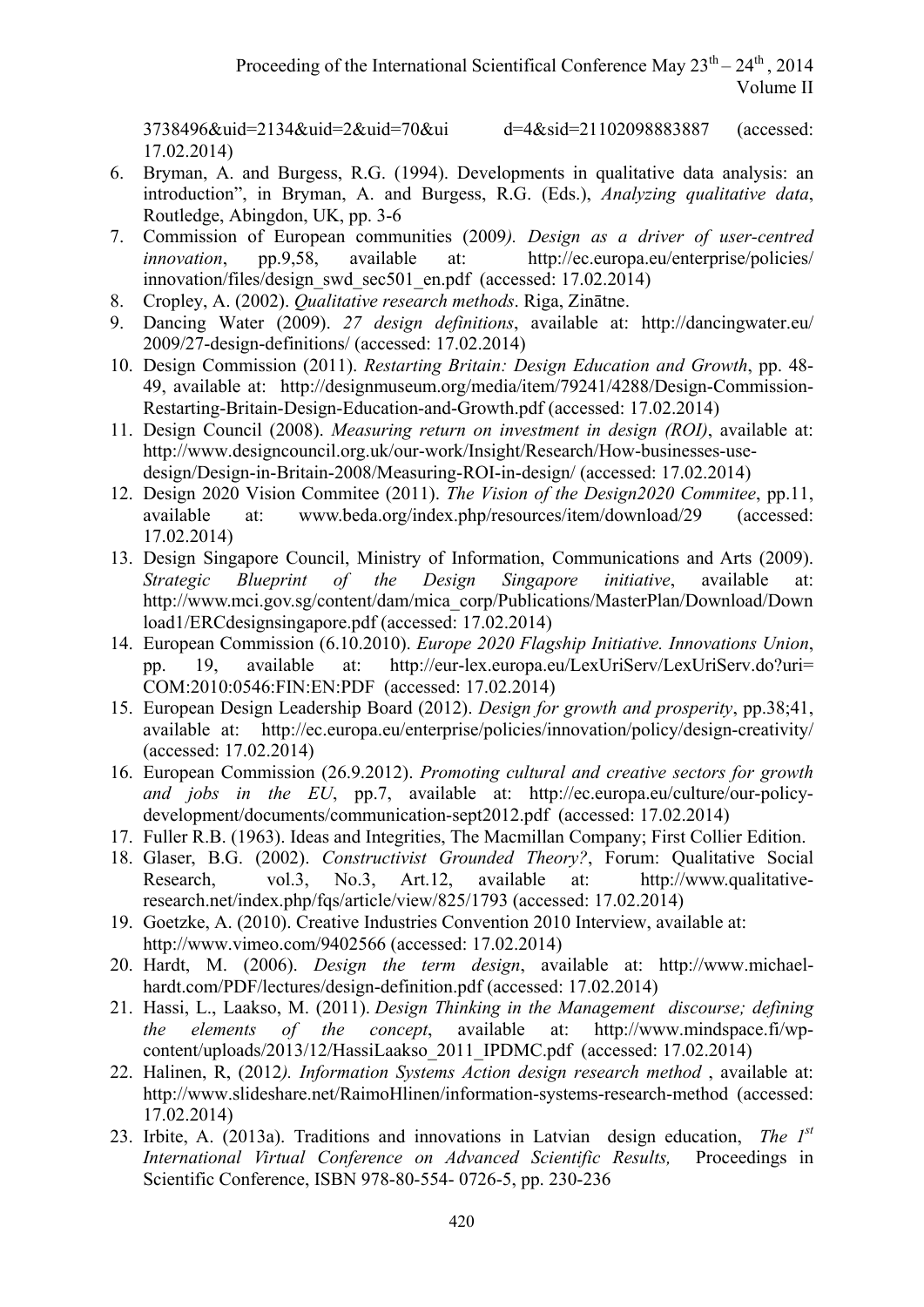- 24. Irbite, A. (2013b) The Evolution of Design during 20th-21st centuries, *Art Tempus, Volume 1,* pp. 16-28
- 25. Irbite, A. (2013c). Ministry of Culture of the Republic of Latvia, Creative Latvia, Design Strategy, Preamble (working paper)
- 26. Jackson, M.C. (2003). *Systems thinking: Creative holism for managers.* University of Hull, UK: John Wiley & Sons, available at: http://orgcomplexitynet.groupsite.com/ uploads/files/x/000/02f/e18/Systems Thinking - Creative Holism for Managers.pdf (accessed: 17.02.2014)
- 27. Jones, N. A., Ross, H., Lynam T., Perez, P., Leitch, A. (2011). *Mental models: an interdisciplinary synthesis of theory and methods*. *Ecology and Society* 16 (1), pp. 46, available at: http://www.ecologyandsociety.org/vol16/iss1/art46/ (accessed: 17.02.2014)
- 28. Kimbell, L.(2011). Rethinking Design Thinking: Part I, Design and Culture, Volume 3, Issue 3, pp.285-306, available at: http://www.designstudiesforum.org/dsf/wpcontent/uploads/2011/11/kimbell\_wm.pdf (accessed: 17.02.2014)
- 29. Kuhn, T.S. (1962a). The Structure of Scientific Revolutions, 3rd edition, University of Chicago Press.
- 30. Kuhn, T.S. (1962b), The Structure of Scientific Revolutions, 3rd edition, University of Chicago Press.
- 31. Langan-Fox, J., Wirth, A., Code, S. Langfield-Smith, K., A. Wirth, A. (2001). Analyzing shared and team mental models. *International Journal of Industrial Ergonomics, Volume 28*, pp.99-112
- 32. Martin, R. (2009). *Design Thinking: How Thinking Like a Designer Can Create Sustainable Advantage*, Harward Business Publishing, available at: http://hbsp.harvard.edu/ (accessed: 17.02.2014), available at: https://intranet.ebc.edu.mx/ contenido/faculty/archivos/pensamiento\_diseno\_221111.pdf (accessed: 17.02.2014)
- 33. Mathijs, E., Mosselmans, B. (1999). *Similarity or Difference: The Case for Interdisciplinarity between Natural Sciences*, Social Sciences and Art and Aesthetics, Interdisciplinarity: Documents, available at: http://pegasus.cc.ucf.edu/~janzb/ humanities/intdoc.htm (accessed: 17.02.2014)
- 34. Meta designers Open Network (2013).*Working to Change the Paradigm*, available at: http://metadesigners.org/Paradigm-Changing (accessed: 17.02.2014)
- 35. Morgan, M. G., Fischhoff, B. Bostrom, A., Atman, J C. (2002). Risk communication: a mental models approach. Cambridge University Press, New York, ISBN 0-521-80223-7, pp. 22-31
- 36. Myerson, J. (2009). *The Future Of Innovation Will Be People-centred*, available at: http://thefutureofinnovation.org/contributions/view/681/the future of innovation will b e\_people\_centred (accessed: 17.02.2014)
- 37. Ozesmi, U., Ozesmi S.L. (2004). Ecological models based on people's knowledge: a multi-step fuzzy cognition mapping approach. *Ecological Modeling, Volume* 176, pp.43- 64
- 38. Rittel, H., Webber M. (1973). *Dilemmas in a General Theory of Planning*, Policy Sciences 4(1973), pp.160-163, available at: http://www.metu.edu.tr/~baykan/ arch467/Rittel%2BWebber%2BDilemmas.pdf (accessed: 17.02.2014)
- 39. Ritchie, J., Spencer, L. (1994). *Qualitative data analysis for applied policy research*, in
- 40. Rittel, H.W., Webber, M.M. (1973). *Dilemmas in a General Theory of Planning*, Policy Sciences, Vol. 4, Elsevier, pp. 155–169, available at: http://www.uctc.net/mwebber/Rittel+Webber+Dilemmas+General\_Theory\_of\_Planning. pdf (accessed: 17.02.2014)
- 41. The Danish Government (2007). *Design Denmark*, available at: http://www.beda.org/index.php/resources/item/download/ (accessed: 17.02.2014)